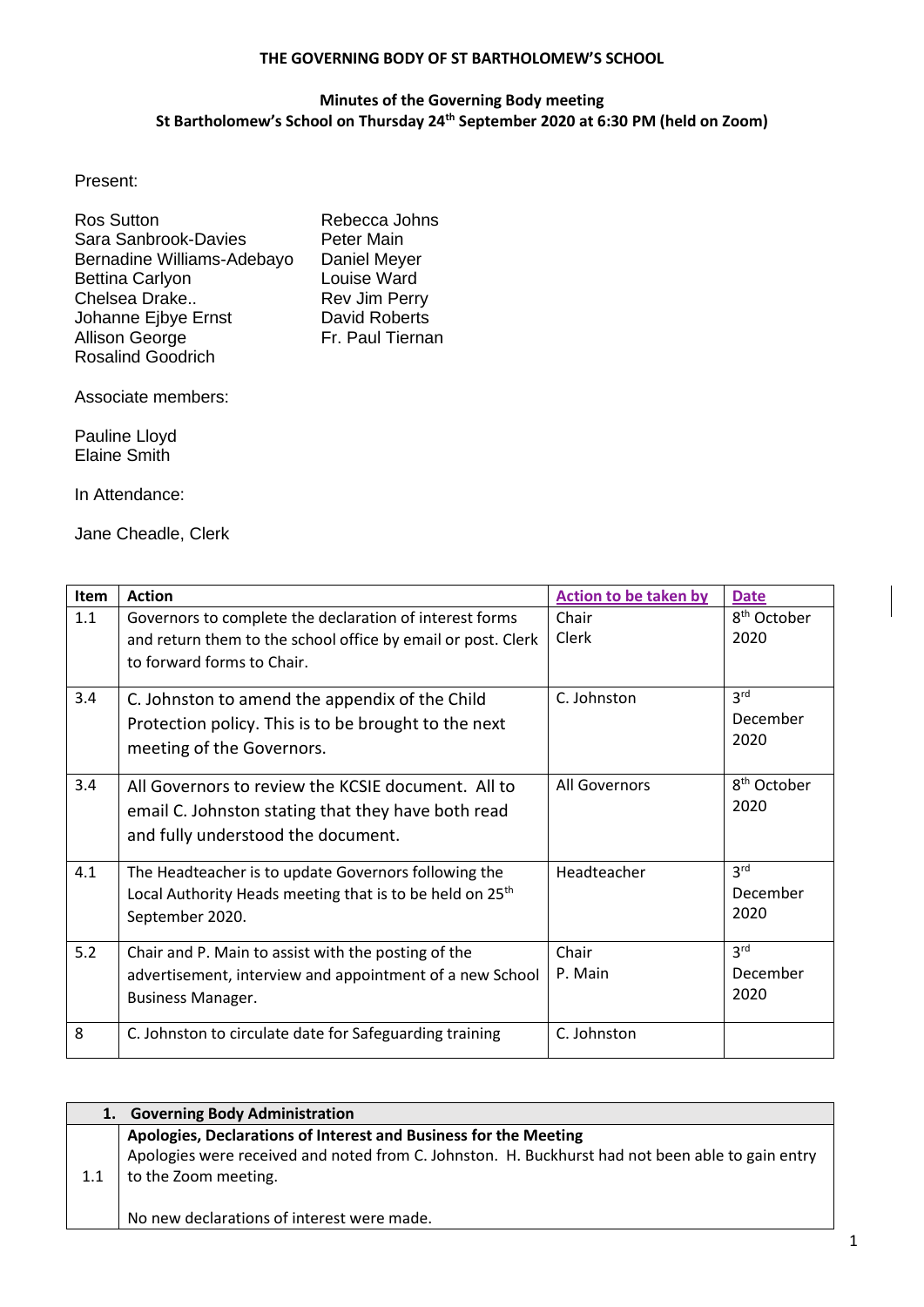|     | Action 1: All Governors to complete the new declaration of interest forms and return them to the                                    |
|-----|-------------------------------------------------------------------------------------------------------------------------------------|
|     | school office by email or post by 6 <sup>th</sup> October 2020.                                                                     |
|     |                                                                                                                                     |
|     | Meeting arrangements including decision making                                                                                      |
|     | Governors welcomed and appointed the new Clerk to the meeting.                                                                      |
| 1.2 |                                                                                                                                     |
|     | Governors acknowledged and agreed that their meetings would proceed virtually due to the                                            |
|     | coronavirus pandemic, in line with current official guidance.                                                                       |
|     | Any votes would be taken by a show of hands.                                                                                        |
|     | <b>Business critical decisions</b>                                                                                                  |
|     | The following business critical decisions were identified:                                                                          |
|     | How best Governors can support School Leaders                                                                                       |
| 1.3 | What can be done to support staff and pupil safety and wellbeing                                                                    |
|     | What can be put on hold whilst ensuring continuity                                                                                  |
|     |                                                                                                                                     |
|     | The non-confidential minutes of the Governing Body meeting held 29 <sup>th</sup> May 2020                                           |
|     | The minutes of the meeting held 29th May 2020 were agreed.                                                                          |
|     |                                                                                                                                     |
| 1.4 | The following amendment is to be included in the minutes: A. George's statement regarding Black                                     |
|     | Lives Matter. The minutes will be amended and signed by the Chair once this is done.                                                |
|     |                                                                                                                                     |
|     | Matters arising from the minutes not included on the agenda.                                                                        |
| 1.5 | Item 5: The Chair is in the process of drafting a message to parents explaining the purpose and                                     |
|     | importance of the Maintenance Fund. This will include a message of welcome.                                                         |
|     |                                                                                                                                     |
|     | <b>Governing Body membership</b>                                                                                                    |
|     | Governors noted that there are no vacancies on the Governing Body at present.                                                       |
| 1.6 | Ms Drake's term of office is to expire on 16 <sup>th</sup> October 2020. Governors agreed to extend her<br>$\overline{\phantom{0}}$ |
|     | membership until November 2020 in order to give the PCC time to meet and make a decision.                                           |
|     | <b>Agreed</b>                                                                                                                       |
|     | <b>Committee Reports</b>                                                                                                            |
|     | Children and Learning Committee report:                                                                                             |
|     | E. Smith reported that the committee had reviewed their terms of reference and three small<br>$\overline{\phantom{0}}$              |
|     | amendments had been made.                                                                                                           |
|     | Two new Governors have been added to the committee: R. Goodrich and H. Buckhurst.                                                   |
|     | The election of Chair will be delayed till the Autumn 2 meeting.<br>$\overline{\phantom{a}}$                                        |
|     | It was agreed that flexibility would be required under the current Covid-19 challenges. The<br>$\qquad \qquad \blacksquare$         |
|     | committee will review the core purpose document, focusing on evidencing the 5 <sup>th</sup> outcome.                                |
| 1.7 | A wellbeing questionnaire has ben conducted<br>$\overline{\phantom{0}}$                                                             |
|     | The committee has reviewed the School Safeguarding policy and slight amendments have been<br>$\overline{\phantom{0}}$               |
|     | made.                                                                                                                               |
|     |                                                                                                                                     |
|     | Pay Committee report detailed under item 5.5, below.                                                                                |
|     |                                                                                                                                     |
|     | Resources Committee are to meet shortly (October 2020).                                                                             |
| 2.  | Covid 19/Headteacher update                                                                                                         |
| 2.1 | The Headteacher reported on the current situation and the well-being of pupils, staff and wider                                     |
|     | school community. The report was circulated in advance of the meeting.                                                              |
|     |                                                                                                                                     |
|     | Update on school re-opening: Attendance was high during the first week of term (between<br>$\overline{a}$                           |
|     | 95% and 97%). 42 children are currently not in school. This is due to the children either                                           |
|     | isolating or waiting for Covid-19 test results. Parents have been helpful in sharing the test results                               |

 $\begin{array}{c} \hline \end{array}$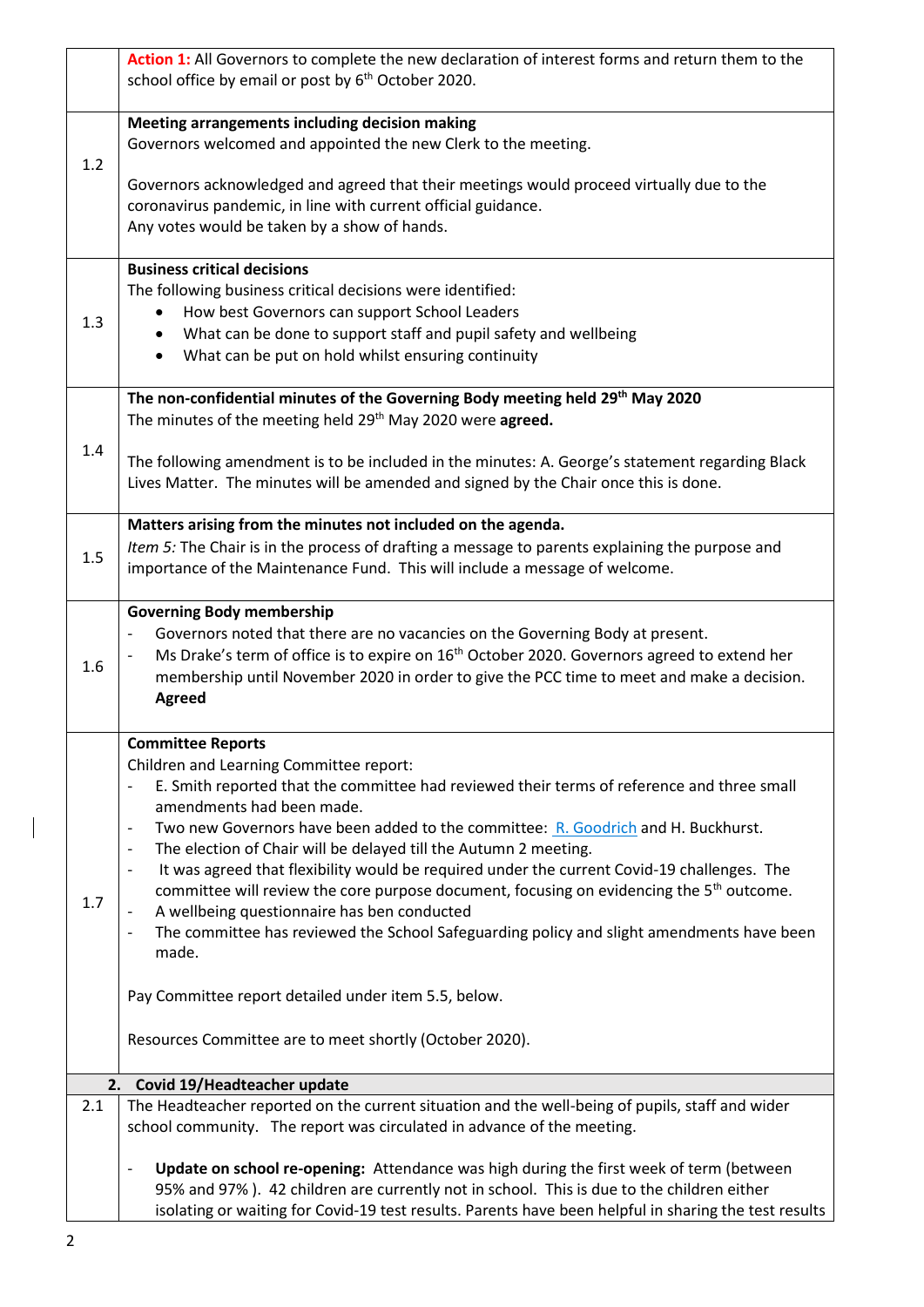despite this not being mandatory. There have been no positive Covid-19 tests in the school thus far.

- All staff are currently in school with the exception of two staff members who are out of school for non-Covid related issues. The school is currently running at maximum capacity.
- Ms Osborne is due to leave the school in October 2020 as she will be taking maternity leave. She has been co-running online/home learning online and has been touching base with children twice daily. Home learning is not currently being offered to all children off with illness.
- All bubble groups are working well. Children appear to accept the rules and lunchtime is working well at present. Gate openings have been slightly adjusted. A fence panel has been removed in the early years area to better facilitate collection and drop off.
- **Before and After School Clubs:** Breakfast club and after school clubs are working well. This is being run by Energy Kids. Children attend by appointment. There is a maximum capacity of 70. Numbers are much reduced, with approximately 35 attending. It is hoped that take up will increase and numbers will grow.
- **Premises:** only vital work is being undertaken at present. The electronic gates are being replaced and this work is to be completed by 25<sup>th</sup> September 2020.
- **Free School Meals:** the number of children in receipt of FSM's has dropped from 69 to 50. This is due to changing cohorts. Governors noted that in the event of closure, Chartwells is able to provide food hampers.
- **Contact with families:** regular newsletters are being written and several one-to-one meetings are taking place in a physically distanced manner if requested by parents. A Governor suggested that parents be reminded that the newsletter is back up and running.? A parent Governor reported that communication is efficient and is going well.

*Governor Question: are there any children who have not come back to school, voluntarily?* One family has taken the view that they want their child to have a 'fresh start', however this family has yet to apply for a new school place. As such the child is currently categorized as 'child missing in education' and the matter has been handed over to the Local Authority. The school continues to keep in touch with the family. Several families have moved out of Borough or out of London. The latter is a trend across the Borough.

*Governor Question: Are the clubs generating revenue for the school?* Currently there are not enough children in the provision to generate income for the school. It was hoped that uptake would have been higher and it is expected that numbers will grow. Energy Kids are paid directly. The premises is provided by the school at no cost at present.

*Governor Question: The toilets had been renovated with the intention of generating and income stream for the school. Has there been any additional hiring out?* There has been no additional hiring out and the school's income stream has reduced significantly. Anything that would require additional cleaning is not possible at present. It is important to reduce as much footfall as possible. Ms Leach is to present to the Resources Committee. Rental income is to be prioritized as soon as the Covid-19 period has passed.

The Chair and Governors thanked the Headteacher, Senior Leadership Team and all staff for their enormous efforts to cater for the needs of all the children.

|     | <b>Update, Chair's Action</b>                                                                              |
|-----|------------------------------------------------------------------------------------------------------------|
|     | The Chair has agreed to the costs of the repairs to the school gates, for approximately £3.5K.             |
| 2.2 | This will be paid for out of the Diocese maintenance fund.                                                 |
|     | The Chair has agreed to the temporary extension of Ms. Drake's term of office.<br>$\overline{\phantom{a}}$ |
|     |                                                                                                            |
| 2.3 | Business continuity Plan - updates and amendments                                                          |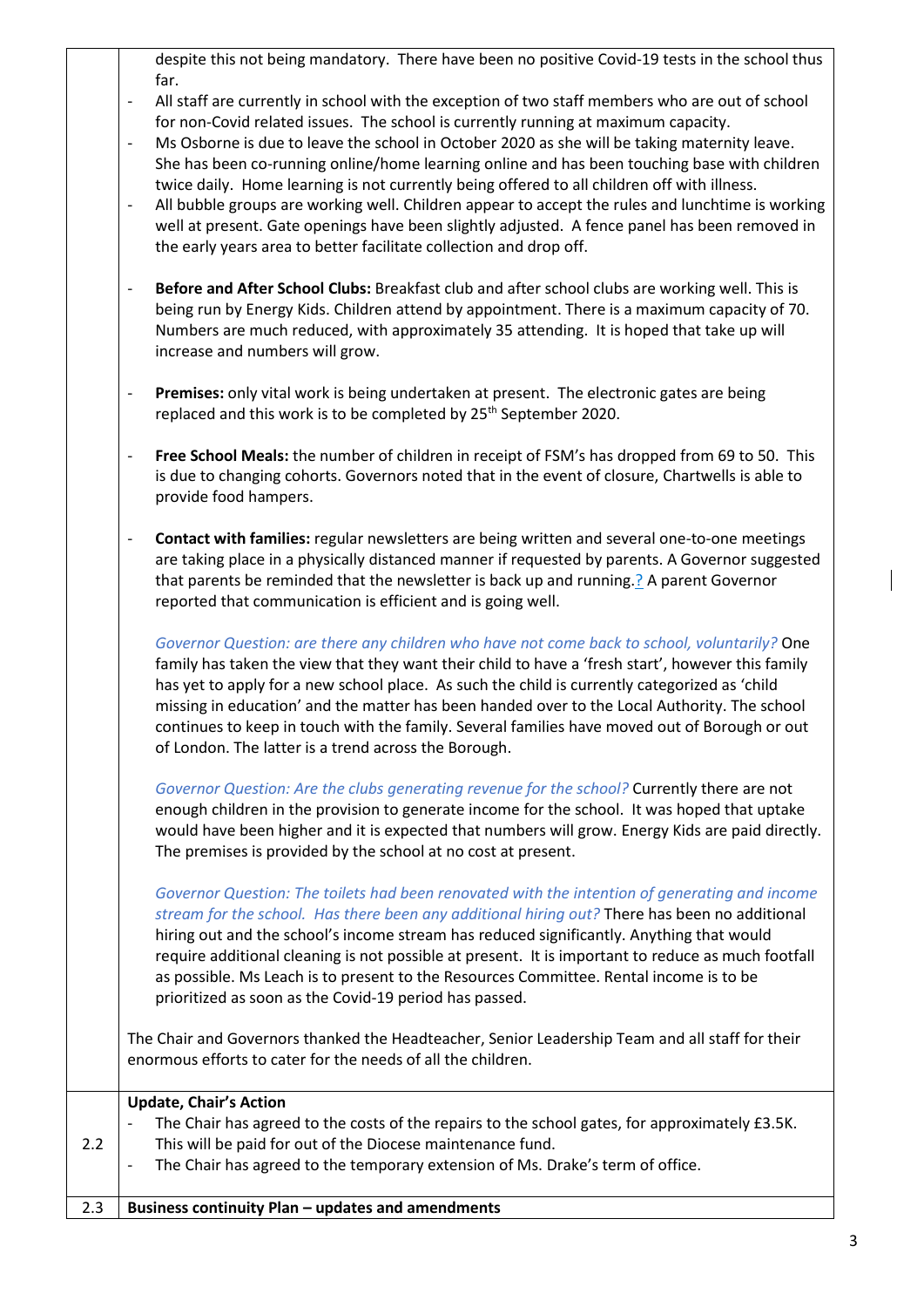In advance of the meeting, the Headteacher has circulated the Risk Assessments, detailing contingency planning. This is being updated weekly.

| $\bullet$ | In the event of a confirmed case there are standard operating procedures in place. The         |
|-----------|------------------------------------------------------------------------------------------------|
|           | Headteacher has been in direct contact with Public Health and the Local Authority. Both have   |
|           | been helpful. The procedure is for the Headteacher to contact Public Health, a risk assessment |
|           | to be undertaken and a recommendation given. The Headteacher is then to contact the Chair of   |
|           | Governors and the Communications Team from the Local Authority will provide the school with    |
|           | the appropriate wording and templates for communication.                                       |

- Contingency plans are in place for significant teaching / SLT absence.
- In the event of enforced closure this might include discussing a governing board action plan covering how the board will continue its work if your school needs to close completely.

Governors noted that the business continuity plan remains in place.

|     | 3. Safeguarding                                                                                                                                                                                 |
|-----|-------------------------------------------------------------------------------------------------------------------------------------------------------------------------------------------------|
| 3.1 | DSL arrangements during the Covid-19 period                                                                                                                                                     |
|     | C. Johnston was not able to attend the meeting. The Headteacher reported on her behalf.                                                                                                         |
|     |                                                                                                                                                                                                 |
|     | C. Johnston has taken the lead regarding Safeguarding arrangements. These continue to be<br>implemented with vigilance as per school policy and guidance. There are no specific issues that     |
|     | have required referral. Assistance has been offered by Early Help and several families are being                                                                                                |
|     | worked with closely, accessing the Wellbeing Hub. C. Johnston is to report at the next committee                                                                                                |
|     | meeting. The school benefits from a positive relationship with Social Care and outside agencies.                                                                                                |
|     |                                                                                                                                                                                                 |
|     | The Chair asked that Governor thanks be related to C. Johnston for all the hard work particularly in                                                                                            |
|     | maintaining a positive relationship between outside professionals and the school.                                                                                                               |
| 3.2 | <b>Contact with families</b>                                                                                                                                                                    |
|     |                                                                                                                                                                                                 |
|     | This item was detailed above under the Headteacher's report.                                                                                                                                    |
|     |                                                                                                                                                                                                 |
| 3.3 | <b>Online learning</b>                                                                                                                                                                          |
|     |                                                                                                                                                                                                 |
|     | D. Meyer gave a detailed report on the current online learning arrangements as well as                                                                                                          |
|     | contingency planning that is being done for the coming term. A. Osborne has taken the lead with                                                                                                 |
|     | online learning and is supported by S. Larwood and D. Meyer. The learning is similar to that                                                                                                    |
|     | undertaken during lockdown with the addition of video lessons and a change in format. A.                                                                                                        |
|     | Osborne is touching base with children daily. The team have put a lot of thought and work into the                                                                                              |
|     | online learning approach. Wellbeing and connection with children has been highlighted as an<br>important purpose of the provision. There is a need to re-establish the purpose of the provision |
|     | with parents, asking: who is it for? what are the expectations?                                                                                                                                 |
|     |                                                                                                                                                                                                 |
|     | Governor Question: What are the details of the plans for online learning in the event of                                                                                                        |
|     | bubble closure or larger scale lockdown? The team has been keen to learn as much as                                                                                                             |
|     | possible from the previous lockdown/online experience. Feedback from parents has been                                                                                                           |
|     | reviewed and a key area of focus going forward is inclusivity: taking into account                                                                                                              |
|     | intermittent access to technology and the internet. Printed packs are being sent out to all<br>children in order to pre-empt any sudden rush and to alleviate the anxiety. A. Osborne has       |
|     | prepared one of the set books that is reading in the event of any sudden change. Class                                                                                                          |
|     | teachers are starting to group their classes so that they are ready for online learning.                                                                                                        |
|     | Teachers will touch base with groups of children at the beginning and the end of each day.                                                                                                      |
|     | The team is looking into ways that the use of online platforms can be scaled up.                                                                                                                |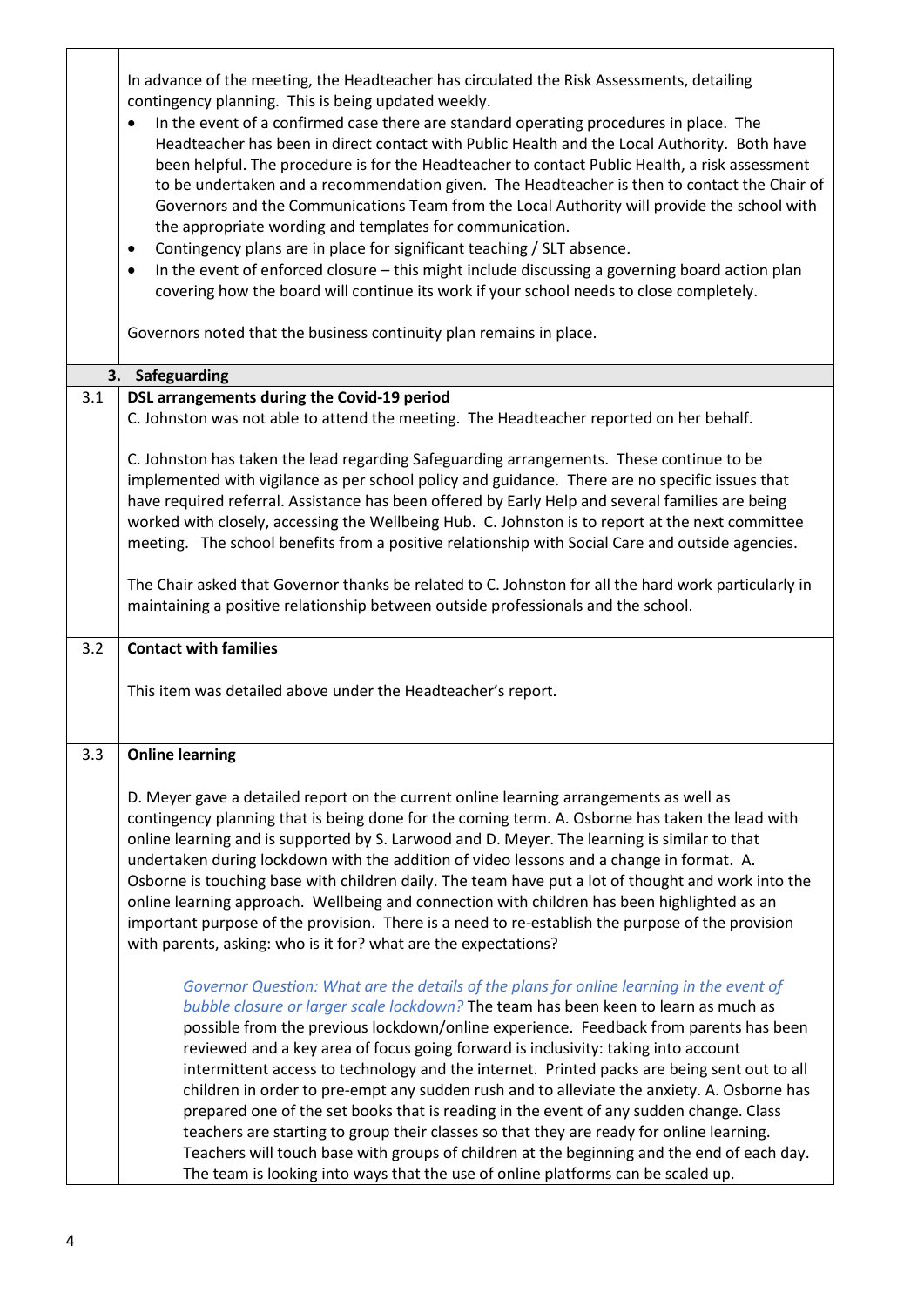|     | Governor Question: How many children do not have access to the internet? How many will<br>be excluded from the online provision? During the previous lockdown, access to internet<br>was not a problem as such, however there were problems with the quality of internet<br>connection and the ability of children to remain online for a significant duration. This is<br>one of the reasons that the team have taken the decision to have daily, short and focused<br>check-in sessions with children. This is deemed a better use of teacher time and a good<br>way to ensure fairness across all the children. During the previous lockdown, 14 parents<br>and a number of staff members had made use of the Chrome books on offer at the school.<br>The timing of the teachers sessions are being adjusted so as to avoid any clashes for a<br>particular family with more than one child at the school. |
|-----|---------------------------------------------------------------------------------------------------------------------------------------------------------------------------------------------------------------------------------------------------------------------------------------------------------------------------------------------------------------------------------------------------------------------------------------------------------------------------------------------------------------------------------------------------------------------------------------------------------------------------------------------------------------------------------------------------------------------------------------------------------------------------------------------------------------------------------------------------------------------------------------------------------------|
|     | Governor Question: How long will the contact sessions last for and how many children will<br>be in each group? At present the plan is to hold two sessions lasting 15 minutes (at the<br>beginning and the end of day). This approach has been found to be effective within 4<br>groups per class (between 4-8 children per group). Children will be able to access the<br>online platform during the day and teachers will be able to check-in and work with smaller<br>groups (breakaway groups) to address particular areas of learning.                                                                                                                                                                                                                                                                                                                                                                   |
|     | Governor Question: How will safeguarding be managed with regards to online learning?<br>Was online security looked into? Yes, safeguards have been looked into with rigour. The<br>first piece of work is to have children ask their parents and carers to hand back consent<br>forms through the online platform, detailing expectations and safeguarding. This will test<br>the ability of parents to access the system. Google Classroom was settled on as it has high<br>levels of encryption. This platform is being used across the borough. The users are<br>required to hold an account that needs to be approved by the school. As best as can be all<br>the necessary safeguards have been put in place.                                                                                                                                                                                            |
|     | Governor Question: along with the preparations for home learning, are there provisions for<br>key worker children being planned in parallel? Unfortunately there has been no guidance<br>as yet in this regard. The presumption is that the approach taken earlier in the year will be<br>reverted to: vulnerability risk assessments and sessions to be run in smaller bubbles.                                                                                                                                                                                                                                                                                                                                                                                                                                                                                                                              |
|     | Governor Question: What communications are planned for parents around the event of a<br>quarantine for a bubble year group? How much notice will parents be given? The standard<br>operating procedure will allow for minimal warning time for parents. Parents will be sent a<br>text message as soon as the initial public health conversation and risk assessments are<br>completed. A further risk assessment will then be carried out and once this is completed,<br>the decision will be made and further information sent to parents. It is for this reason that<br>emergency learning packs are being sent out to all families. Governors agreed that this<br>approach appeared to be prudent and clear.                                                                                                                                                                                              |
|     | Governor Question: Will the online learning sessions be able to differentiate for children on<br>EHCP or SEN provision or vulnerable children? Yes this is possible, within reason. The<br>checking-in sessions can be bespoke for each child in the group. A possible limitation to<br>this would staff illness. In this event, parents will be contacted directly. This approach to<br>contact will also be put in place for any child who is unable to access online learning and<br>support staff will be available to assist.                                                                                                                                                                                                                                                                                                                                                                            |
|     | Governors thanked D. Meyer for a thorough presentation and thanked A. Osborne and the team<br>for their hard work.                                                                                                                                                                                                                                                                                                                                                                                                                                                                                                                                                                                                                                                                                                                                                                                            |
| 3.4 | <b>Appendix to Child Protection policy</b>                                                                                                                                                                                                                                                                                                                                                                                                                                                                                                                                                                                                                                                                                                                                                                                                                                                                    |
|     | The appendix in the Child Protection policy (to say what is being done during lockdown) has<br>not yet been updated.                                                                                                                                                                                                                                                                                                                                                                                                                                                                                                                                                                                                                                                                                                                                                                                          |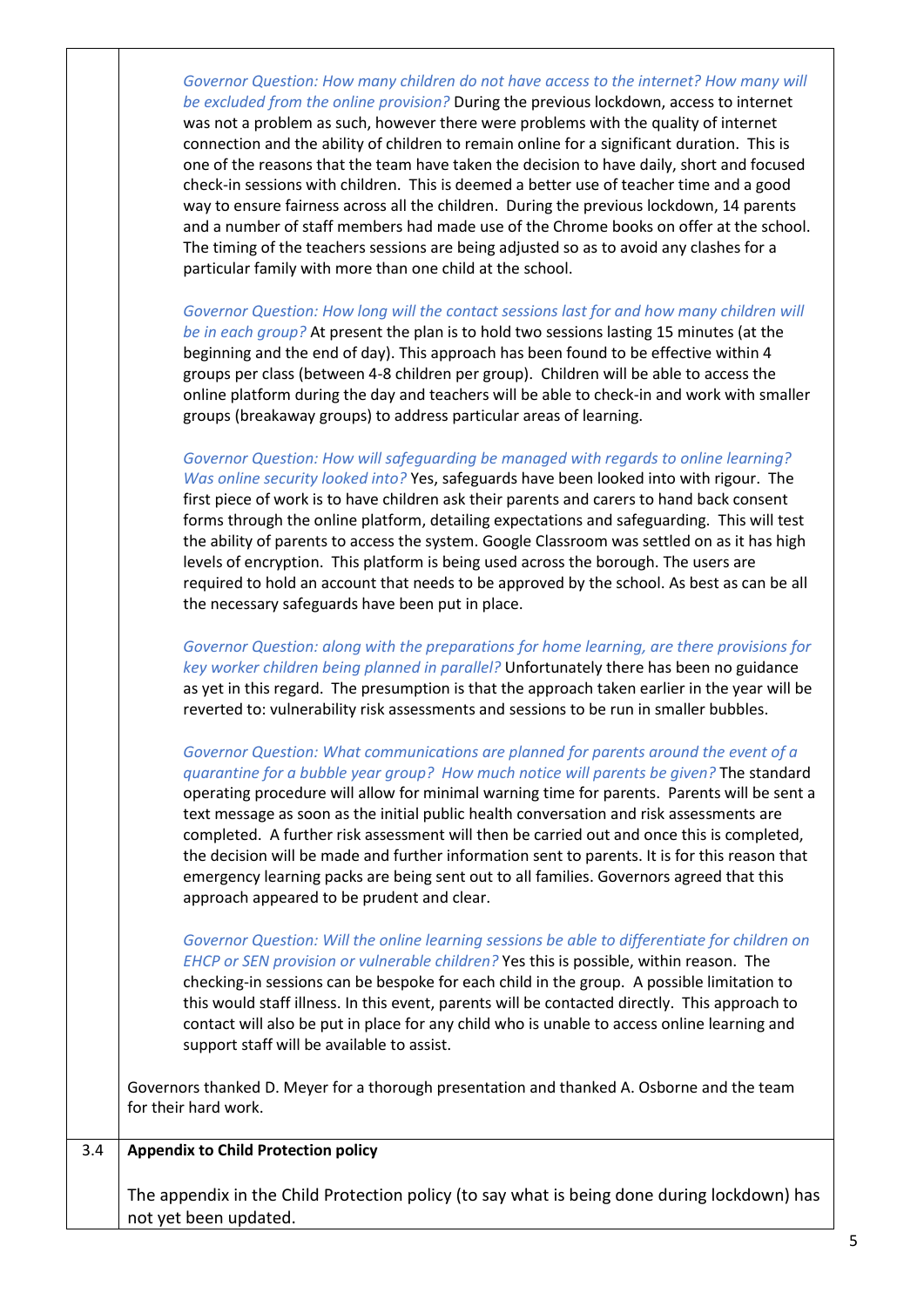|     | Action 2: Headteacher to check with C. Johnston that this is done and brought to the next<br>meeting of the Governors.                                                                                                                                                                                                                                                                                                                                                                                                                                                                                                                                                                                                                                                                                                                                                                                                                                                                                                                                                                                                                                                                                                                                                                                                                                    |
|-----|-----------------------------------------------------------------------------------------------------------------------------------------------------------------------------------------------------------------------------------------------------------------------------------------------------------------------------------------------------------------------------------------------------------------------------------------------------------------------------------------------------------------------------------------------------------------------------------------------------------------------------------------------------------------------------------------------------------------------------------------------------------------------------------------------------------------------------------------------------------------------------------------------------------------------------------------------------------------------------------------------------------------------------------------------------------------------------------------------------------------------------------------------------------------------------------------------------------------------------------------------------------------------------------------------------------------------------------------------------------|
|     | Action 3: The KCSIE document is to be reviewed by governors. All to email C. Johnston<br>stating that they have both read and understood it.                                                                                                                                                                                                                                                                                                                                                                                                                                                                                                                                                                                                                                                                                                                                                                                                                                                                                                                                                                                                                                                                                                                                                                                                              |
| 4.  | <b>Finance</b>                                                                                                                                                                                                                                                                                                                                                                                                                                                                                                                                                                                                                                                                                                                                                                                                                                                                                                                                                                                                                                                                                                                                                                                                                                                                                                                                            |
| 4.1 | 2020/21 budget setting- update                                                                                                                                                                                                                                                                                                                                                                                                                                                                                                                                                                                                                                                                                                                                                                                                                                                                                                                                                                                                                                                                                                                                                                                                                                                                                                                            |
|     |                                                                                                                                                                                                                                                                                                                                                                                                                                                                                                                                                                                                                                                                                                                                                                                                                                                                                                                                                                                                                                                                                                                                                                                                                                                                                                                                                           |
|     | There will be a £51K overspend. This is comprised of £8K owed by Department for<br>$\overline{\phantom{a}}$<br>Education (Covid_19 expenses) as well as £10K premises consumables (extra<br>cleaning, Covid-19). Pupil Premium numbers have decreased and several SLA costs<br>have increased. There has been a £10K overspend to cover learning resources (extra<br>learning packs, books, subscriptions to online platforms, paper and photocopier).<br>The projected carry forward will therefore reduce to approximately £155K and it is<br>$\qquad \qquad \blacksquare$<br>therefore likely that the school will come into deficit sooner than expected.<br>There is a Finance meeting for Headteacher's in the Local Authority to be held on 25 <sup>th</sup><br>$\overline{\phantom{a}}$<br>September 2020. Deficit recovery is an agenda item for this meeting.<br>The Resources Committee has not been able to meet in advance of the current<br>$\overline{a}$                                                                                                                                                                                                                                                                                                                                                                                  |
|     | meting and the meeting dates are to be set by the Chair and P. Main.                                                                                                                                                                                                                                                                                                                                                                                                                                                                                                                                                                                                                                                                                                                                                                                                                                                                                                                                                                                                                                                                                                                                                                                                                                                                                      |
|     | Governor Question: What is the expected consequence of an in-year deficit with<br>regards to the Local Authority? There had been a precedent of bad press in<br>relation to a local school in the past, will the school receive similar responses from<br>the local press? St Bartholomew's is in a very different position to the local<br>school mentioned by the Governor. The reason for the deficit is clearly recorded<br>by the School Business manager (pandemic response) and clearly minuted during<br>these exceptional times. The school has demonstrated prudence prior to the<br>pandemic and Governors are well aware of the pressures that the school is<br>under. Transparency and due diligence are not in question. An extra £800-900<br>is being spent on cleaning products and this is similar across schools in the<br>borough. A plan is to be put in place and this is to be discussed at the resources<br>committee. Funding remains an area of uncertainty. Governors noted that the<br>need to challenge should be balanced with their duty of care for the Headteacher<br>and Senior Leadership Team, noting the high degree of stress all staff were under<br>at present.<br>Action 4: Headteacher to update Governors following the Local Authority Heads meeting<br>that is to be held on 25 <sup>th</sup> September 2020. |
|     | Governor Question: Could The Friends of St. Bartholomew's be asked support<br>with further funding? At present The Friends are funding many extras for the<br>school, such as resources for the upcoming Black History Month. A Governor<br>suggested that The Friends set-up a Just Giving Page. A meeting is being set-up<br>in order to discuss how The Friends can further assist the school. It was noted<br>that having a named purpose for fundraising has been a successful approach in<br>the past.<br>Governor Question: Were it not for Covid-19, would the budget would be in a very<br>different positioning? The school would be creeping towards deficit but with less<br>speed. Savings are being used to maintain staffing levels.                                                                                                                                                                                                                                                                                                                                                                                                                                                                                                                                                                                                       |
|     | Governor Question: Has the Maintenance Fund been used? G. Leach is looking<br>into this so that Parent Pay payments can then be taken. The Chair is to write to                                                                                                                                                                                                                                                                                                                                                                                                                                                                                                                                                                                                                                                                                                                                                                                                                                                                                                                                                                                                                                                                                                                                                                                           |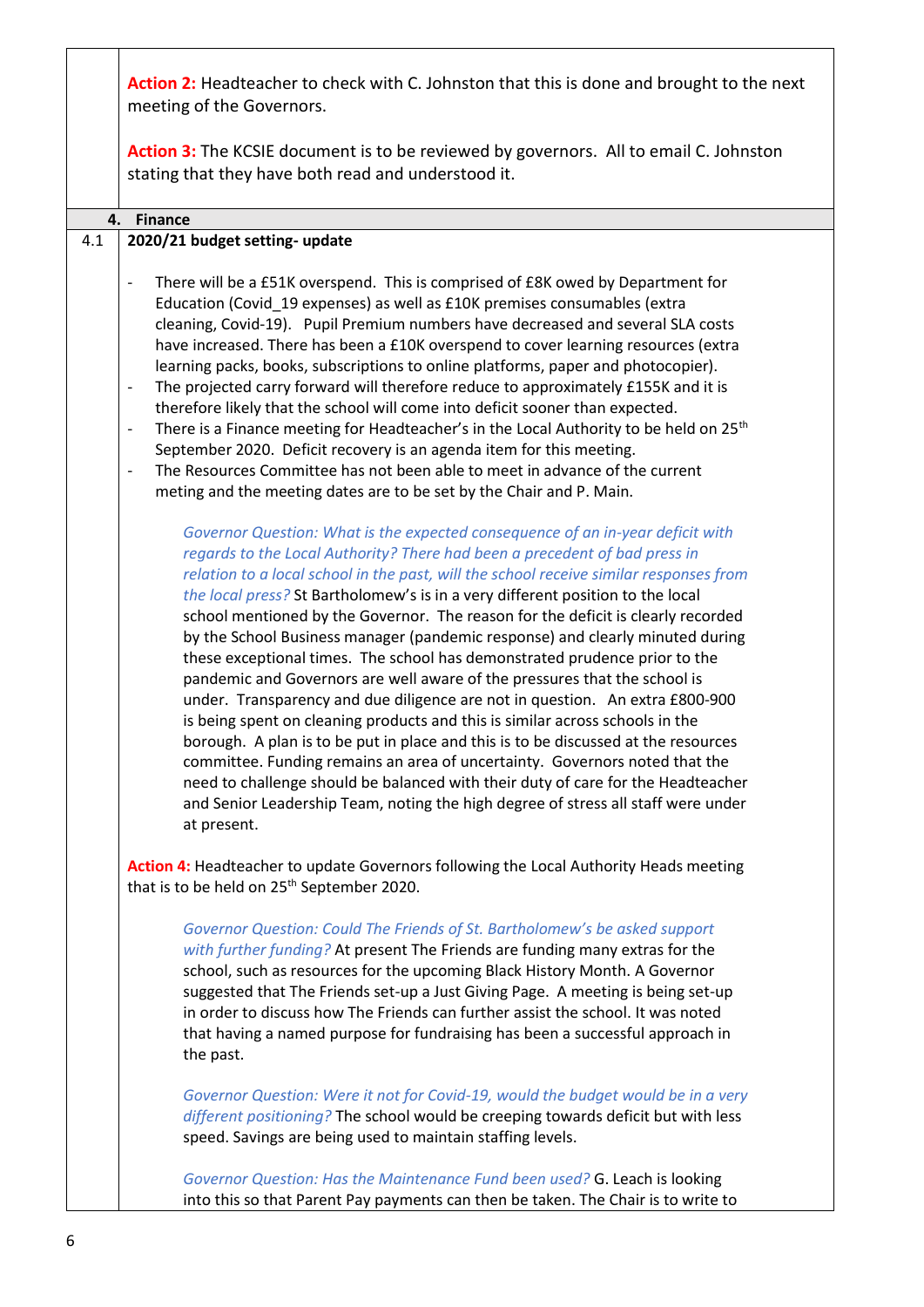|     | all parents reminding them of the maintenance payments. Governors were<br>mindful of the financial pressures on many of the parents and carers. Those who<br>are not suffering hardship are to be reminded that an additional donation<br>amount is an option and would be greatly appreciated.<br>Governor Question: What is known about the expected catch-up fund? Could this                                                                                                                                                                                                                                                                                                                                                                                                   |
|-----|------------------------------------------------------------------------------------------------------------------------------------------------------------------------------------------------------------------------------------------------------------------------------------------------------------------------------------------------------------------------------------------------------------------------------------------------------------------------------------------------------------------------------------------------------------------------------------------------------------------------------------------------------------------------------------------------------------------------------------------------------------------------------------|
|     | be used to retain Teaching Assistants? There is not yet any specific information<br>regarding how the catch-up fund may be spent. It is expected to be £85 per child<br>and received in tranches.                                                                                                                                                                                                                                                                                                                                                                                                                                                                                                                                                                                  |
| 4.3 | Finance impact of coronavirus pandemic<br>Detailed under Item 4.1                                                                                                                                                                                                                                                                                                                                                                                                                                                                                                                                                                                                                                                                                                                  |
| 5.  | <b>Staffing</b>                                                                                                                                                                                                                                                                                                                                                                                                                                                                                                                                                                                                                                                                                                                                                                    |
| 5.1 | <b>Staffing during Covid-19</b><br>The school is currently operating at maximum capacity with members of the<br>$\overline{\phantom{a}}$<br>Senior Leadership Team undertaking some teaching.<br>A. Osborne is due to take time off for maternity leave. She is currently leading on<br>the online learning provision. Resources are tight and the covering of this position<br>will require delicate resourcing decisions                                                                                                                                                                                                                                                                                                                                                         |
| 5.2 | <b>Staffing for September</b>                                                                                                                                                                                                                                                                                                                                                                                                                                                                                                                                                                                                                                                                                                                                                      |
|     | A new High Level Teaching Assistant (HLTA) has been recruited.<br>$\overline{\phantom{a}}$<br>A maternity cover staff member will be appointed (closing date: 25 <sup>th</sup> September<br>$\overline{\phantom{a}}$<br>2020)<br>G. Leach is staying on to support continuity at the school. Resources need to be                                                                                                                                                                                                                                                                                                                                                                                                                                                                  |
|     | discussed and Governor support required in this regard.                                                                                                                                                                                                                                                                                                                                                                                                                                                                                                                                                                                                                                                                                                                            |
|     | Action 5: Chair and P. Main to assist with the posting of the advertisement and<br>appointment of a new School Business Manager.                                                                                                                                                                                                                                                                                                                                                                                                                                                                                                                                                                                                                                                   |
| 5.3 | Ongoing support for staff during Covid 19<br>Supports are in place for staff so as to alleviate pressure and anxiety as much as<br>possible during these challenging times.                                                                                                                                                                                                                                                                                                                                                                                                                                                                                                                                                                                                        |
| 5.4 | GB support and thanks to staff and pupils                                                                                                                                                                                                                                                                                                                                                                                                                                                                                                                                                                                                                                                                                                                                          |
|     | Governors and Chair noted hard work and commitment on behalf of staff and the<br>apparent resilience of the pupils. Governors are open to any further ways that they<br>can provide support.                                                                                                                                                                                                                                                                                                                                                                                                                                                                                                                                                                                       |
| 5.5 | Performance appraisal<br>The Pay Committee has met via email. All teachers were on track to complete<br>their objectives and the decision was taken that all staff should move up one<br>point on the pay scale unless they are already at the top of their pay scale.<br>This was carried out in line with union advice and government guidance.<br>$\overline{\phantom{a}}$<br>All staff have had their appraisals at the end of the previous academic year.<br>$\overline{\phantom{a}}$<br>The appraisals report is to go to the pay committee.<br>$\overline{\phantom{a}}$<br>The Headteacher's appraisal is awaiting the view of an external advisor.<br>$\qquad \qquad \blacksquare$<br>SIP aspirations: The CLC aspirations were discussed and the Headteacher has sent out |
|     | the SIP in advance of the meeting.                                                                                                                                                                                                                                                                                                                                                                                                                                                                                                                                                                                                                                                                                                                                                 |
| 6.  | <b>Policies</b>                                                                                                                                                                                                                                                                                                                                                                                                                                                                                                                                                                                                                                                                                                                                                                    |
|     | The following policies were discussed and agreed:                                                                                                                                                                                                                                                                                                                                                                                                                                                                                                                                                                                                                                                                                                                                  |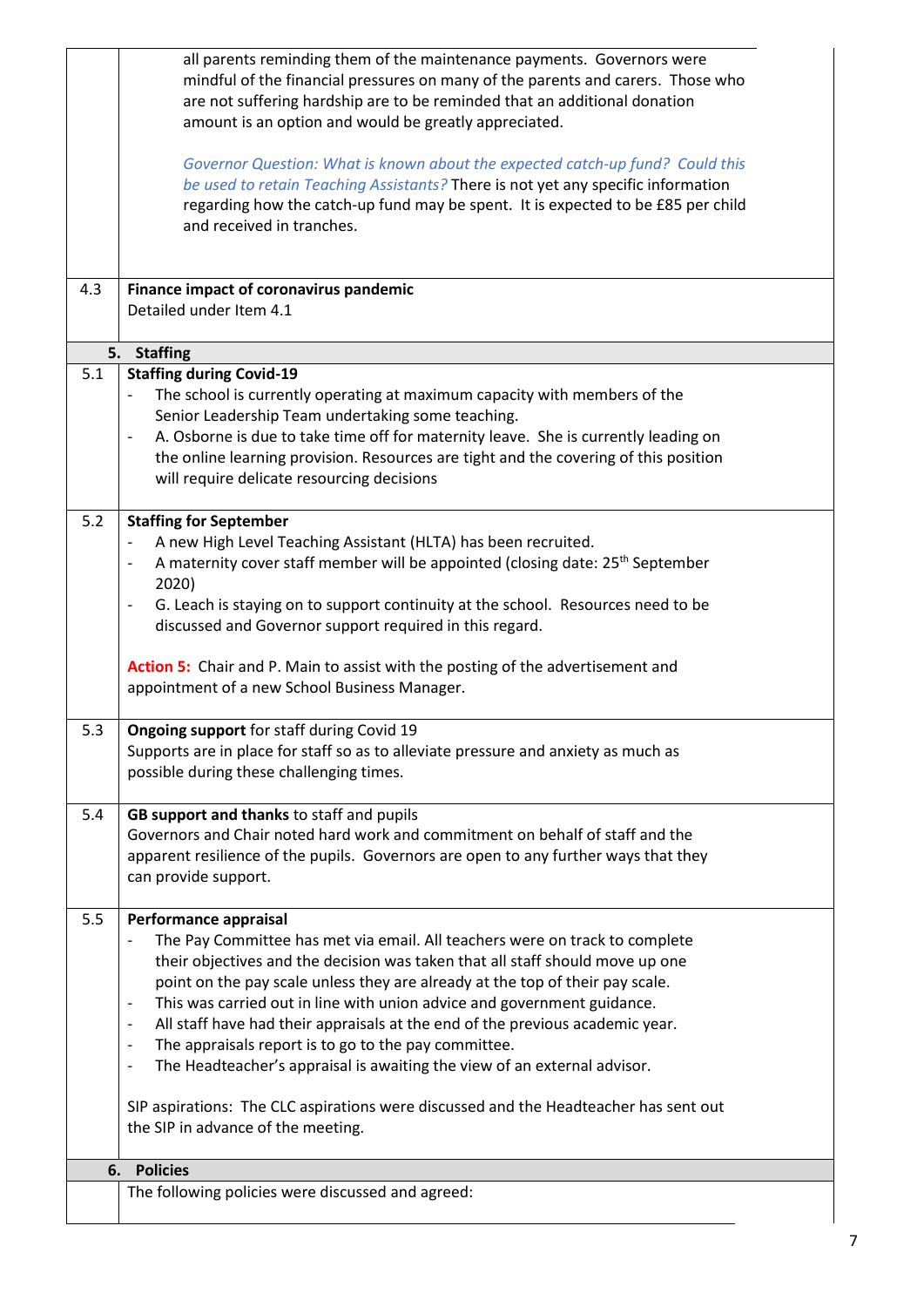|    | Confidentiality Policy: Agreed<br>Governor Question: Is there a conflict between confidentiality and Safeguarding? A<br>protocol exists that a reported concern goes to the safeguarding lead. If there is<br>abuse there is a clear triage system involving the Local Authority. Parents will not be<br>spoken to unless instructed by Children's Social Care. A staff member is not able to<br>make the promise to keep communications in confidence, it is to be explained to the<br>child that some information may need to be shared to keep them safe. Governors<br>noted that there is a clear code of conduct in the school and staff members are highly<br>trained and have expertise in this area.<br><b>Emergency Planning Policy: Agreed</b><br>Amendment: the list of core staff is to include Deputy Head Teachers<br>First Aid Policy: Agreed<br>Health, Safety & Welfare Policy: Agreed<br>Amendment: Site walks to include a Governor once the Covid-19 period has ended.<br>Infection Control Policy - May: Agreed<br>Infection Control Policy - September: Agreed<br>Information and Records Management Policy: Agreed<br>Amendment: P. 5 regarding sending information via email, the words 'if possible' is to<br>be deleted. Headteacher to look into the wording. Egress is used by the school.<br>Amendment: Paragraph 46, use of word 'justify' to be changed to 'justifiable' to be<br>corrected. |
|----|-----------------------------------------------------------------------------------------------------------------------------------------------------------------------------------------------------------------------------------------------------------------------------------------------------------------------------------------------------------------------------------------------------------------------------------------------------------------------------------------------------------------------------------------------------------------------------------------------------------------------------------------------------------------------------------------------------------------------------------------------------------------------------------------------------------------------------------------------------------------------------------------------------------------------------------------------------------------------------------------------------------------------------------------------------------------------------------------------------------------------------------------------------------------------------------------------------------------------------------------------------------------------------------------------------------------------------------------------------------------------------------------------------------------------------|
|    | Online Safety Policy: Agreed<br>Amendment: School specific details to be added.                                                                                                                                                                                                                                                                                                                                                                                                                                                                                                                                                                                                                                                                                                                                                                                                                                                                                                                                                                                                                                                                                                                                                                                                                                                                                                                                             |
|    | Physical Distancing Policy: Agreed                                                                                                                                                                                                                                                                                                                                                                                                                                                                                                                                                                                                                                                                                                                                                                                                                                                                                                                                                                                                                                                                                                                                                                                                                                                                                                                                                                                          |
|    | Safeguarding Policy: Agreed<br>Amendment: 3.13 Domestic Violence to be changed to Domestic Abuse                                                                                                                                                                                                                                                                                                                                                                                                                                                                                                                                                                                                                                                                                                                                                                                                                                                                                                                                                                                                                                                                                                                                                                                                                                                                                                                            |
|    | Security & Visitors Policy: Agreed                                                                                                                                                                                                                                                                                                                                                                                                                                                                                                                                                                                                                                                                                                                                                                                                                                                                                                                                                                                                                                                                                                                                                                                                                                                                                                                                                                                          |
|    | Supporting Pupils with Medical Conditions Policy: Agreed                                                                                                                                                                                                                                                                                                                                                                                                                                                                                                                                                                                                                                                                                                                                                                                                                                                                                                                                                                                                                                                                                                                                                                                                                                                                                                                                                                    |
|    | Fire Safety (Temporary) Policy: Agreed                                                                                                                                                                                                                                                                                                                                                                                                                                                                                                                                                                                                                                                                                                                                                                                                                                                                                                                                                                                                                                                                                                                                                                                                                                                                                                                                                                                      |
|    | The SEN Policy is to be brought to next full Governor meetings in December 2020.                                                                                                                                                                                                                                                                                                                                                                                                                                                                                                                                                                                                                                                                                                                                                                                                                                                                                                                                                                                                                                                                                                                                                                                                                                                                                                                                            |
| 7. | <b>Catering Contract update</b>                                                                                                                                                                                                                                                                                                                                                                                                                                                                                                                                                                                                                                                                                                                                                                                                                                                                                                                                                                                                                                                                                                                                                                                                                                                                                                                                                                                             |
|    | The matter is ongoing. Church schools are working together to get the best possible<br>deal.                                                                                                                                                                                                                                                                                                                                                                                                                                                                                                                                                                                                                                                                                                                                                                                                                                                                                                                                                                                                                                                                                                                                                                                                                                                                                                                                |
| 8. | <b>Health and Safety</b>                                                                                                                                                                                                                                                                                                                                                                                                                                                                                                                                                                                                                                                                                                                                                                                                                                                                                                                                                                                                                                                                                                                                                                                                                                                                                                                                                                                                    |
|    | C. Johnston has been asked to provide safeguarding training for Governors. This will<br>take place at the same time as the training planned for staff - date to be shared<br>shortly.<br>Action: C. Johnston to circulate date for Safeguarding training                                                                                                                                                                                                                                                                                                                                                                                                                                                                                                                                                                                                                                                                                                                                                                                                                                                                                                                                                                                                                                                                                                                                                                    |
|    | A recent fire drill was undertaken at school. This had gone well.                                                                                                                                                                                                                                                                                                                                                                                                                                                                                                                                                                                                                                                                                                                                                                                                                                                                                                                                                                                                                                                                                                                                                                                                                                                                                                                                                           |